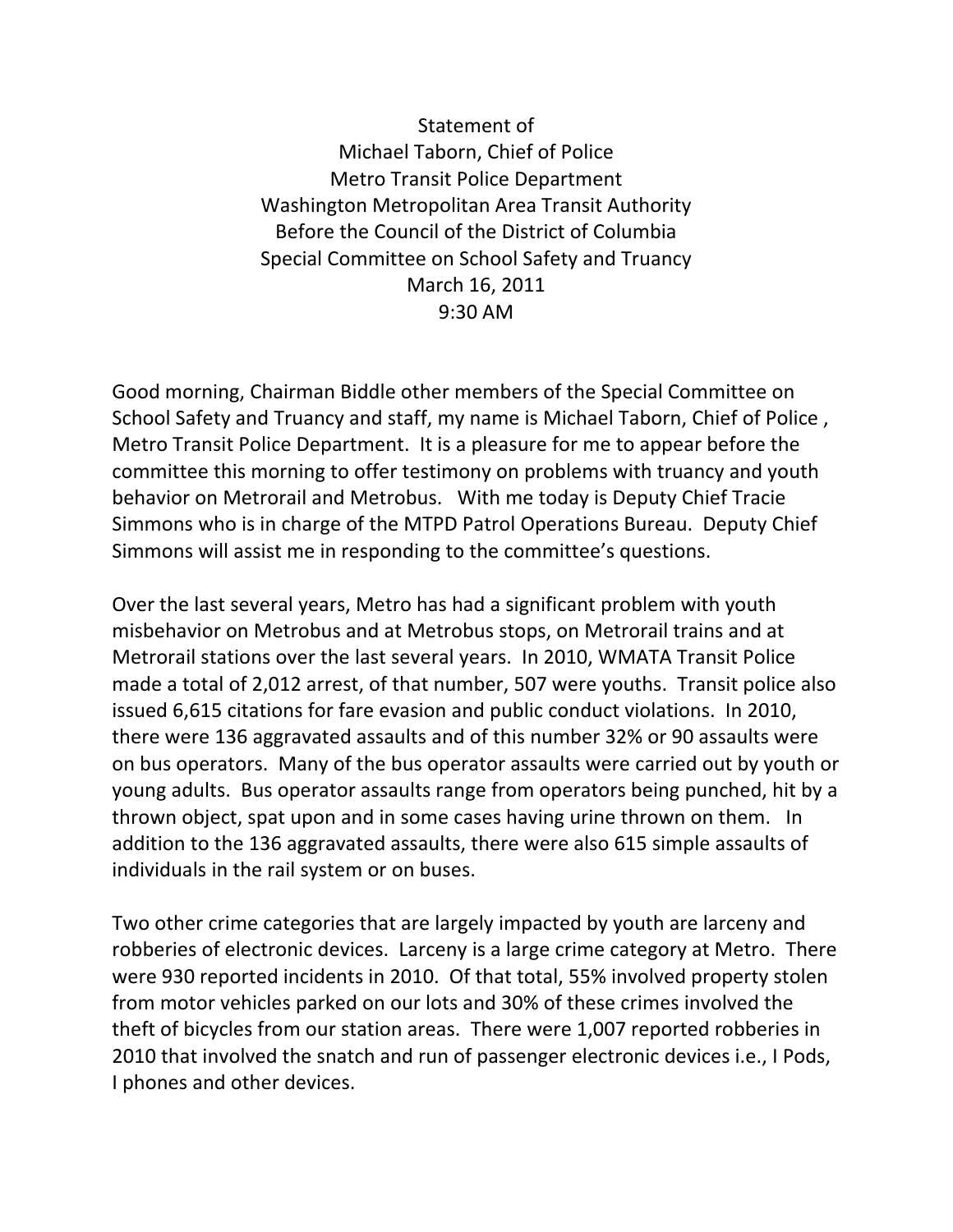## THE PROBLEM

Young people have always been more boisterous when they are with their friends traveling back and forth to school. Recent trends have shown that some of them have become more aggressive and violent while utilizing the transit system. I want to add here that I am not saying that all of our young people have become more aggressive and violent. Some 20,000 students in the District of Columbia use transit daily to go to school and I believe that most of these young people are great transit patrons. As is always the case when one examine problems only a very small subset of the total number are the real trouble makers.

Over the last 5 years of as a result of a decreasing enrollment, the District started closing some of its public schools requiring more students to travel outside of their neighborhoods to junior and senior high schools. Other students attend specialty schools that have sprung up across the city requiring their travel. Add to this mix the charter schools that have also been created, many in non‐traditional school buildings in close proximity to other schools. Reconfiguration of the school system both public and private has led to students criss‐crossing transit lines while traveling to school – often increasing opportunities for rival schools and neighborhood crews to mix.

These kinds of disturbances have occurred across the District of Columbia. I will not name schools in my testimony but these disturbances have involved mostly junior and senior high school age children at bus stops and on buses traveling along Georgia Avenue/ 7<sup>th</sup> Street, Benning Road, Nannie Helen Burroughs Ave., Martin Luther King, Jr. Avenue, Stanton Road, Pomeroy Road, Michigan Avenue, 12 Street, NE, Military Road, 14<sup>th</sup> Street, NW, North Capital Street, H Street, Monroe Street and Florida Avenue.

In the Metrorail system the problem stations have been Brookland/CUA, Fort Totten, Takoma, Gallery Place‐ Chinatown, Metro Center, Van Ness,L'Enfant Plaza, Minnesota Avenue, Deanwood, Anacostia and Stadium‐Armory. These rail stations like the bus routes mentioned before tend to serve students from multiple schools and their coming together at the stations and on the trains have been problematic.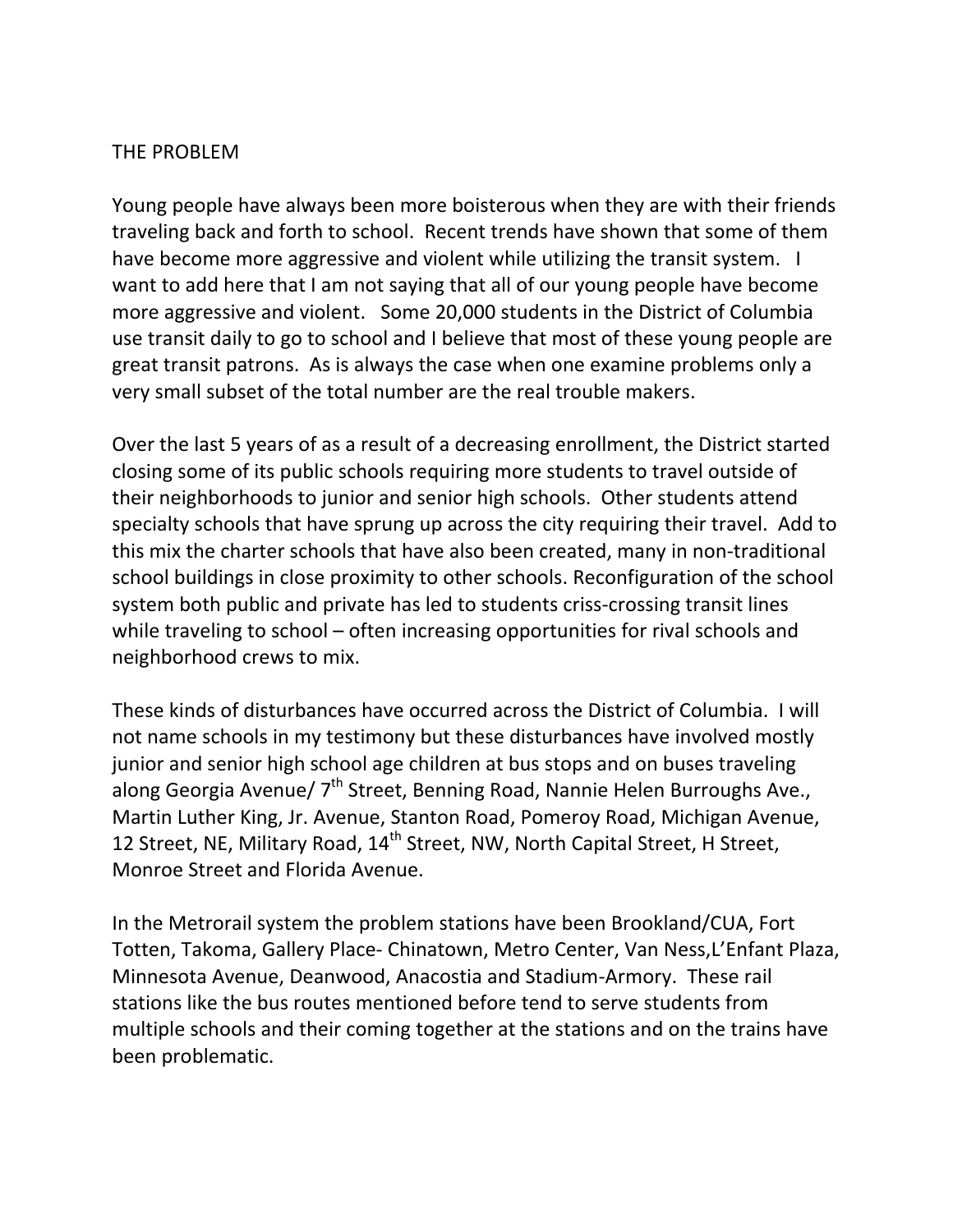## METRO'S RESPONSE

The Metro Transit Police and various offices within the Transit Authority have been working with the Metropolitan Police Department, and the District's Public Schools, Charter Schools, Department of Transportation and parent groups over the last several years to address this problem. Every day at 1:00 pm., the Metro Transit Police participates on the Metropolitan Police Departments School Safety Division conference call, with the agencies mentioned above, to discuss intelligence gathered concerning disputes or issues between local neighborhood groups or crews. We discuss the morning school travel and whether anything happened that might trigger retaliation by someone or some group in the afternoon. We also discussed any planned after schools events, i.e. games or concerts. At the end of the call, a decision is made on whether special attention should be paid to a certain school, certain area or transit facility.

The Metro Transit Police Department also worked with several agencies, schools and student groups across the District of Columbia to implement "Project" Respect." This project works with student leaders and school administrators and places emphasis on students respecting themselves and others while using transit. The program sought to discourage students from being loud, boisterous and using profanity laced language on the trains and buses. Metro Transit Police attend school assemblies and speak about the need and benefits of being a good neighbor and transit user.

The Metro Transit Police Department has redeployed officers from other assignments to cover certain rail stations and rail lines during the school release hours to minimize the likelihood of fights and other disturbances. WMATA has increased the number of undercover officers that ride Metrobus during the school release hours to reduce the number of incidents that occur on our buses.

The Metro Transit Police Department has worked with the School administrators and principals, parent groups and other city agencies to encourage and suggest staggered release or school departure times in an effort to reduce the number of children from different schools, who would arrive at a transit facility in the same time frame. We have negotiated 15 minute to  $\frac{1}{2}$  hour differences in the dismissal times. This has contributed greatly to reducing the number of incidents.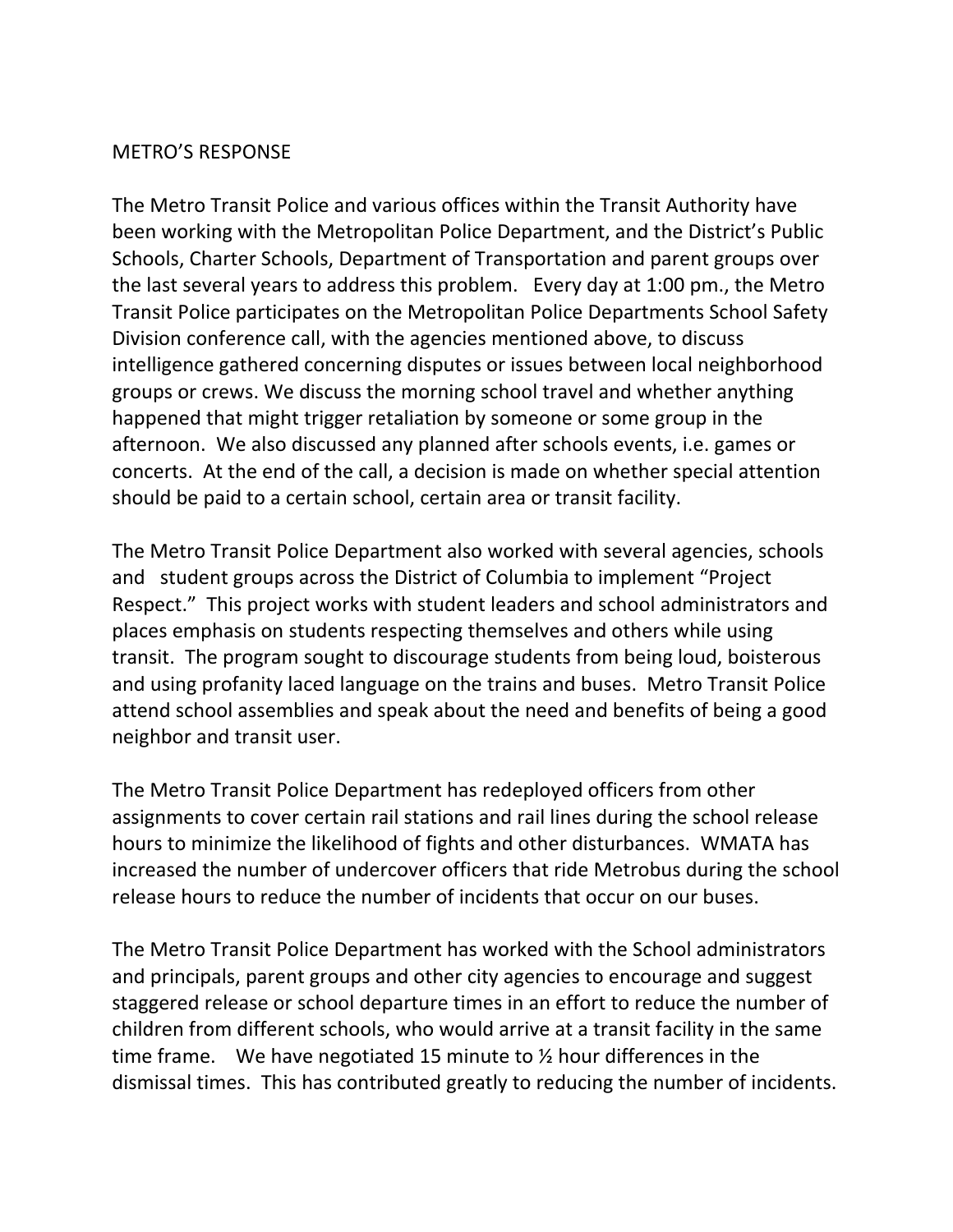The Metro Transit Police Department has participated in the Metropolitan Police Department's and city government program to provide "Safe Passages" to schools. Metro Transit Police officers patrol the route between our transit facility and certain neighborhood schools to ensure the student who walk along these routes can do so safely.

In July of 2010 the Metro Transit Police Department implemented METROSTAT. METROSTAT is a new initiative to combat criminal activity within the Metro system. Metrostat is based on the COMSTAT model, which is being used across the United States by law enforcement agencies. The process involves identifying hot spots, crime trends, crime frequency, crime types and the deployment of resources. After this identification and evaluation process we develop new strategies to address the identified criminal activity.

We have also dedicated a new Auto-theft Unit to address the increases in autothefts from our properties and a new Robbery Suppression Unit to address the increasing number of robberies involving electronic devices. These units are plain clothes and working at the high incident stations.

The Metro Transit Police Department has an outstanding working relationship with the Metropolitan Police Department and all of the other police agencies within the National Capital Region to assist us in combating criminal activity in and around Metro Stations.

Finally, we have launched several activities to help protect riders and combat the increases in crime. In addition to working with the schools, we have increased our public outreach to riders in an effort to educate then on the protection of valuables. We have issued safety travel guides and literature. We have increased public announcements encouraging our riders to be aware of their surroundings.

The issue of truancy is a hard issue for our officers because there are so many young people folks who have dropped out of school who tend to congregate at certain locations for long periods of time. Many hang outs are in close proximity to schools or transit facilities. Because the District of Columbia does not have an anti-loitering law, the only legal measure available to officers is when it appears